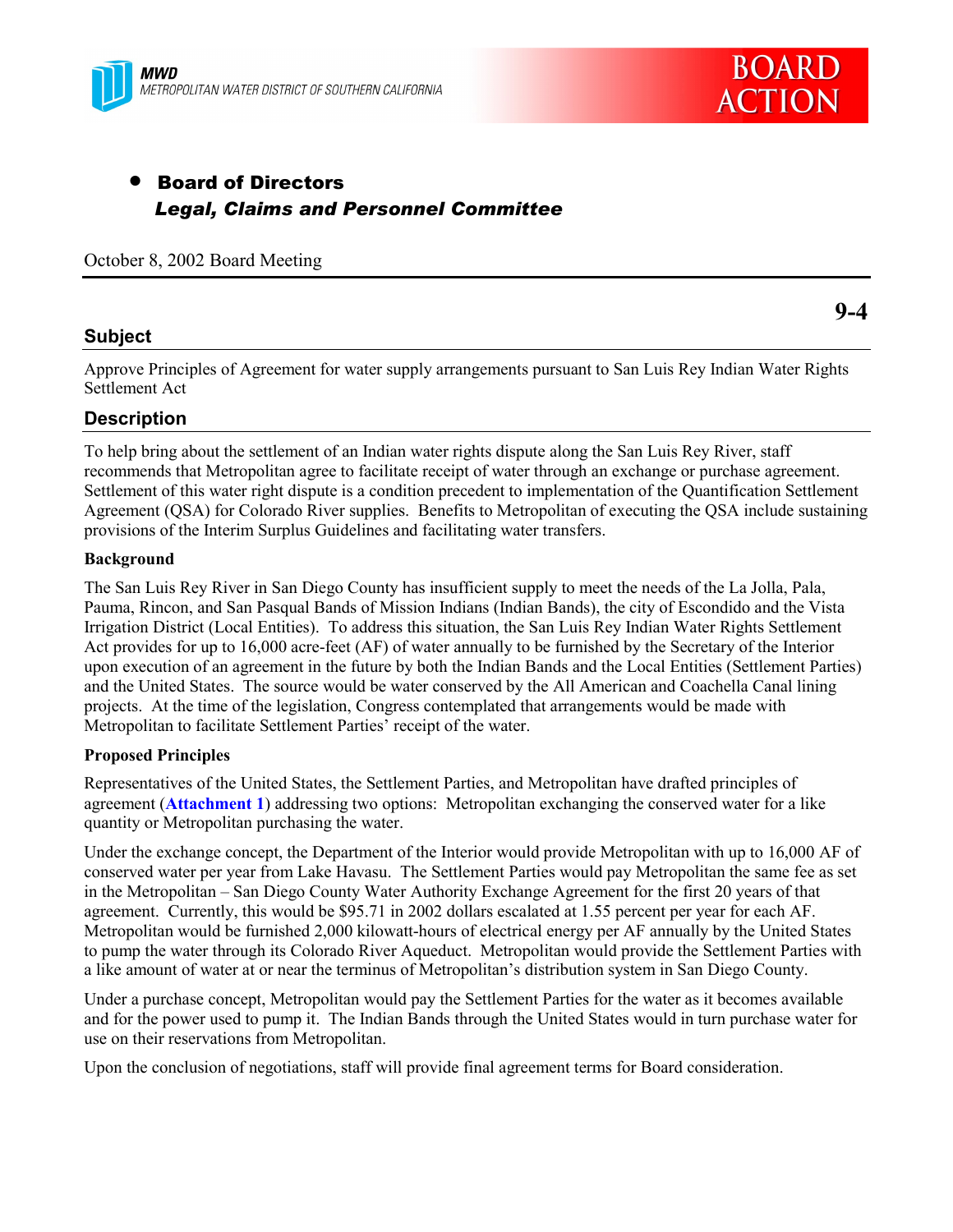## **Policy**

By Minute Item 43767, dated October 18, 1999, the Board approved the use of the *Key Terms For Quantification Settlement Among the State of California, IID, CVWD, and MWD* (Key Terms) as the basis for completing a new Quantification Settlement Agreement among the parties. Reaching a settlement regarding implementation of the San Luis Rey Indian Water Rights Settlement Act is a condition precedent to the commencement of the quantification period.

## **California Environmental Quality Act (CEQA)**

#### CEQA determination for Options #1 and #2:

This board letter seeks approval of the Principles of Agreement for water supply arrangements pursuant to the San Luis Rey Indian Water Rights Settlement Act. The environmental effects of the proposed action have already been contemplated in two previous environmental documents, the certified All-American Canal Lining Project (AAC) Final Environmental Impact Statement/Final Environmental Impact Report (FEIS/FEIR) and the certified Coachella Canal Lining Project (Coachella) FEIS/FEIR. Acting as the CEQA Lead Agency, the Imperial Irrigation District certified the AAC FEIS/FEIR and approved its project on August 16, 1994. With respect to the Coachella project, Coachella Valley Water District acted as the CEQA Lead Agency and certified its FEIS/FEIR, along with approving its project, on May 15, 2001. Metropolitan, acting as a Responsible Agency under CEQA, certified that it had reviewed and considered the information contained in those two FEIS/FEIR documents and adopted the Lead Agencies' findings on December 13, 1994, for the AAC project and on September 11, 2001, for the Coachella project. These previous actions taken by the Board fully comply with CEQA and the State CEQA Guidelines and, as such, no further CEQA documentation is necessary for the Board to act on the proposed action.

The CEQA determination is: Determine that the proposed action has been previously addressed in the two certified FEIS/FEIR documents for the 1994 AAC project and the 2001 Coachella project and that no further environmental analysis is required.

## **Board Options/Fiscal Impacts**

#### **Option #1**

Adopt the CEQA determination and approve the principles of agreement for the water supply arrangements to facilitate implementation of the San Luis Rey Indian Water Rights Settlement Act.

**Fiscal Impact:** Fiscal impacts will be presented at the conclusion of negotiations and are dependent upon which option is adopted.

#### **Option #2**

Adopt the CEQA determination and provide direction to the Chief Executive Officer regarding the development of new principles of agreement.

**Fiscal Impact:** None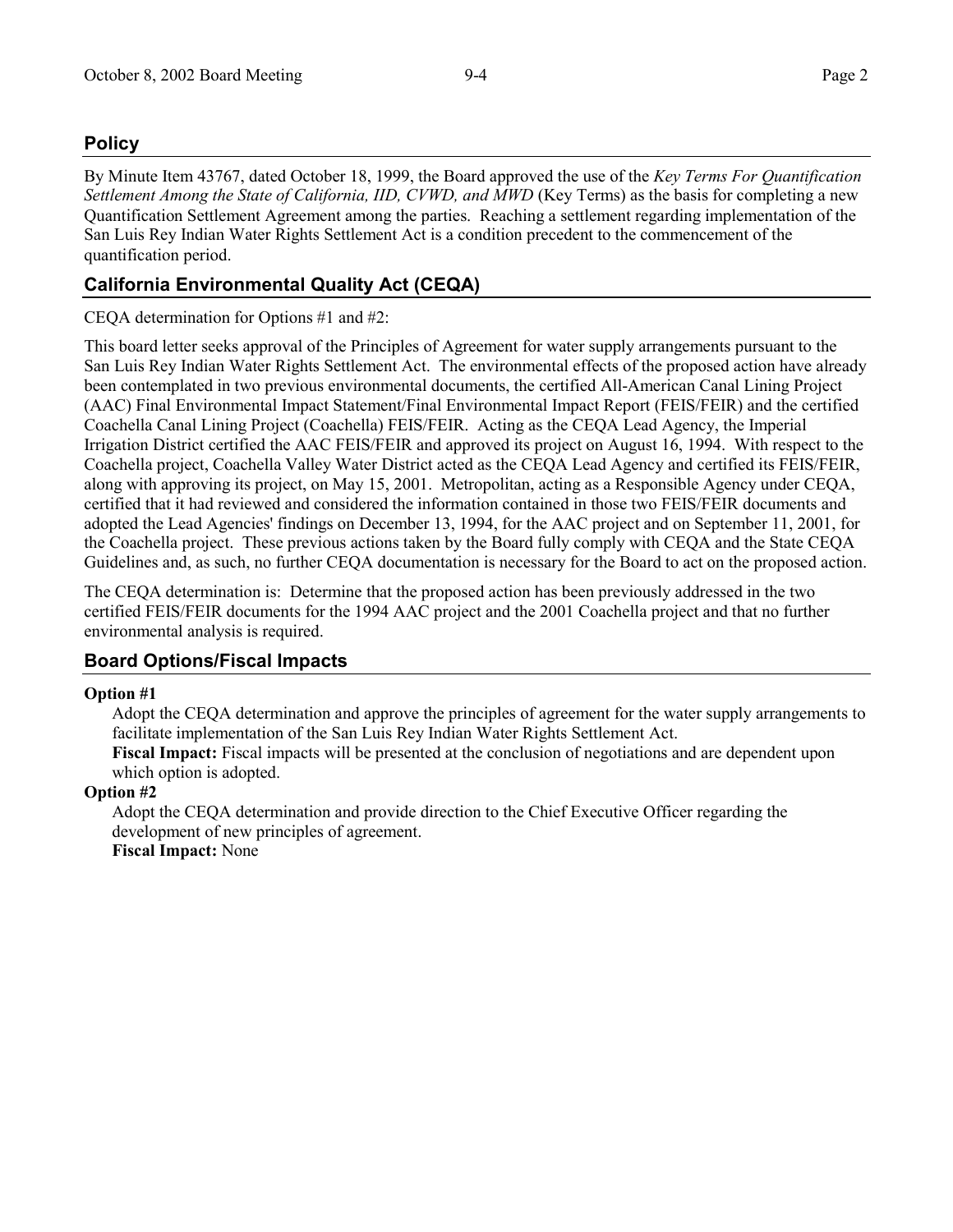#### **Staff Recommendation**

Option #1

9/25/2002 *Stephen N. Arakawa Date*

*Manager, Water Resource Management*

9/25/2002 sv *Ronald R. Gastelum Date*

*Chief Executive Officer*

Attachment 1 - Principles of Agreement among the United States of America, The Metropolitan **Water District of Southern California, the San Luis Rey Indian Water Authority, the City of Escondido, and the Vista Irrigation District**

BLA #2001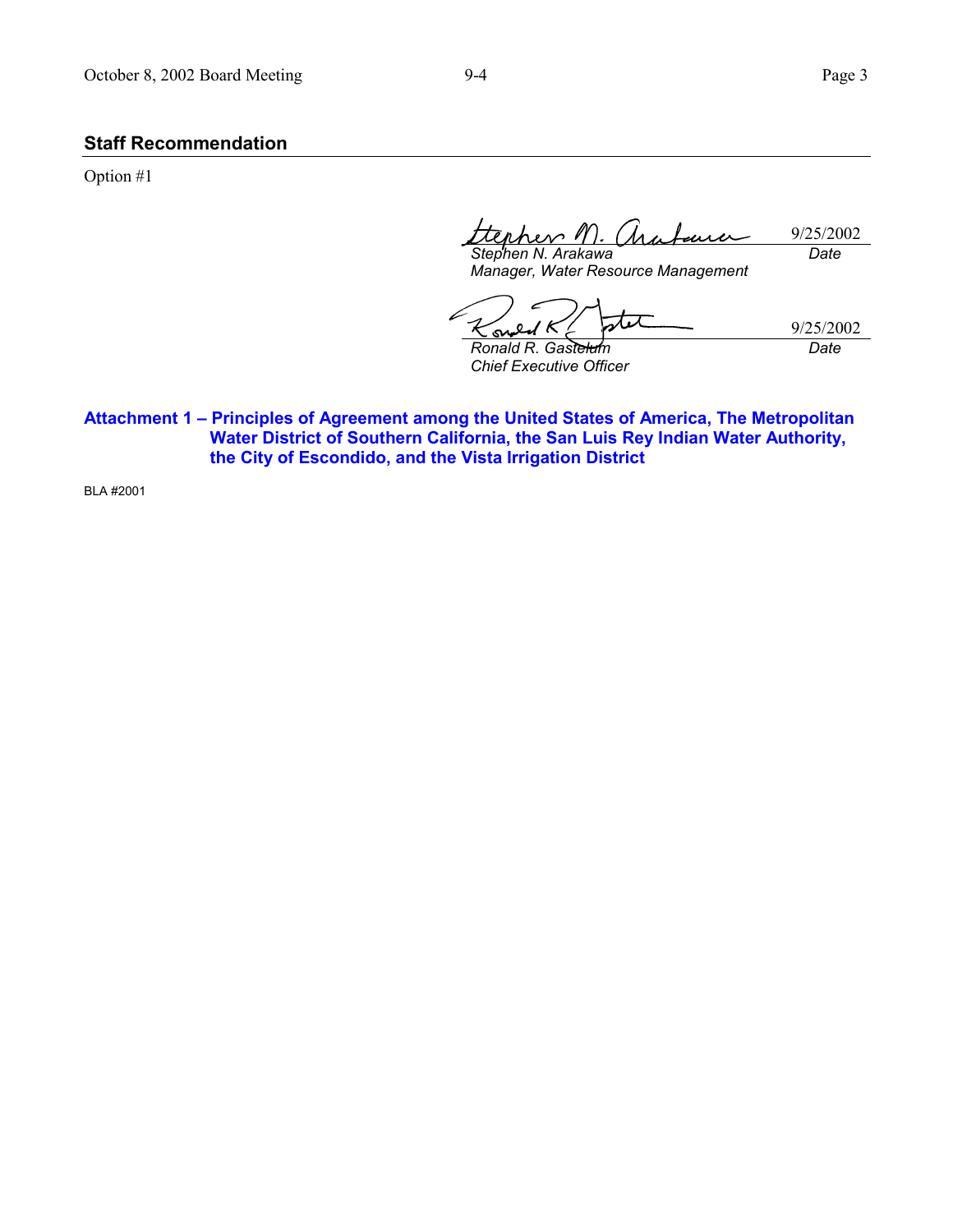## PRINCIPLES OF AGREEMENT AMONG THE UNITED STATES OF AMERICA, THE METROPOLITAN WATER DISTRICT OF SOUTHERN CALIFORNIA, THE SAN LUIS REY INDIAN WATER AUTHORITY, THE CITY OF ESCONDIDO AND THE VISTA IRRIGATION DISTRICT

IT IS AGREED among the United States of America, The Metropolitan Water District of Southern California ("MWD"), the San Luis Rey Indian Water Authority, the City of Escondido and the Vista Irrigation District (collectively referred to herein as "all parties") as follows:

1. All parties recognize the importance of achieving timely execution of the Quantification Settlement Agreement and implementation of the San Luis Rey Indian Water Rights Settlement Act, Title I of P.L. 100-675, as amended ("Settlement Act"). All parties further recognize the interrelationship of those two goals and are committed to achieving them.

2. All parties recognize that Subsection 106(b) of the Settlement Act provides that the United States may utilize existing programs and authorities to facilitate the development of water for the San Luis Rey Indian Water Authority, the City of Escondido and the Vista Irrigation District ("Settlement Parties"). Pursuant to this authorization, the United States Department of the Interior ("DOI") is working with the Settlement Parties and MWD to facilitate appropriate and timely completion of arrangements to provide for the delivery and use of the conserved water supply developed under the Settlement Act.

3. DOI is committed to continuing to fulfill the requirements set forth in the Settlement Act by using existing programs and authorities to secure implementation of the Settlement Act by various actions, including working actively with MWD to increase the efficiency and effectiveness of cooperative resource planning and program development under existing administrative authorities.

4. All parties recognize that arrangements with MWD and the San Diego County Water Authority for direct delivery, exchange, or purchase of the conserved water offer the most practical means for making the conserved water available for use by the Settlement Parties. Accordingly, all parties have an interest in insuring the availability of the physical and economic infrastructure necessary to enable the use of the conserved water supply developed under the Settlement Act.

5. All parties wish to finalize promptly a set of arrangements that provide MWD and the San Diego County Water Authority, as appropriate, with equitable and sustainable consideration for their roles in making the conserved water available while also providing for the timely utilization of the conserved water by the Settlement Parties.

6. MWD and the Settlement Parties have tentatively agreed to enter into an Exchange Agreement under which DOI, consistent with the Settlement Act, would provide MWD with up to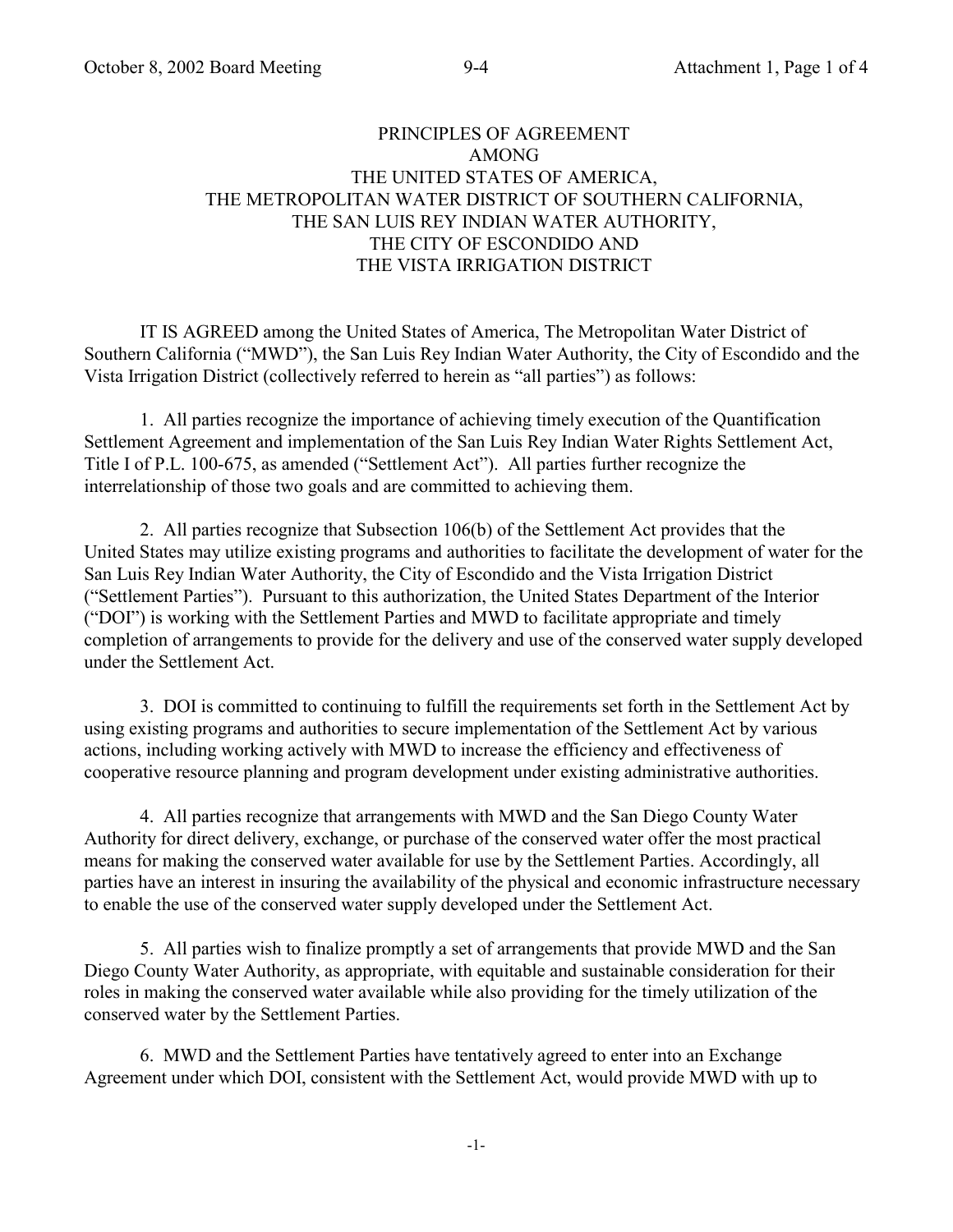16,000 acre-feet (AF) of water per year as the Settlement Parties' pro rata portion of the water conserved from the All American Canal and Coachella Branch lining projects as it is conserved. In addition, the Settlement Parties would pay MWD \$95.71 (in 2002 dollars, an amount that will escalate permanently at 1.55 percent per year) for each AF of water delivered to the MWD system. MWD would also be furnished 2,000 kWh of electrical power per AF annually on an equalized schedule. In exchange, MWD would provide the Settlement Parties with the same amount of water at or near the terminus of the MWD distribution system in San Diego County. Alternatively, the parties also are considering an approach under which MWD would pay the Settlement Parties for the conserved water as it comes available and for the power to pump it, and the Indian Bands would purchase supplemental water for use on their reservations from MWD. The United States would be a party to the arrangements pertaining to the conserved water pursuant to sections 106(a)(2) and 108 of the Settlement Act.

7. The parties are committed to achieving the prompt completion of these efforts which will allow them to commit staff and resources to the remaining critical activities necessary to implement the California Colorado River Water Use Plan and the Settlement Act.

8. This document memorializes the commitment of the parties to concepts intended to facilitate timely completion of agreements necessary to implement the Settlement Act and applicable provisions of the California Colorado River Water Use Plan, including the Quantification Settlement Agreement. Formal agreements regarding the delivery and use of the conserved water supply will be developed and executed by the parties.

**IN WITNESS WHEREOF**, the parties have hereunto set their hands on the dates indicated:

## **THE UNITED STATES OF AMERICA DEPARTMENT OF THE INTERIOR**

By: $\frac{1}{2}$ 

Deputy Secretary

Approved as to form: By: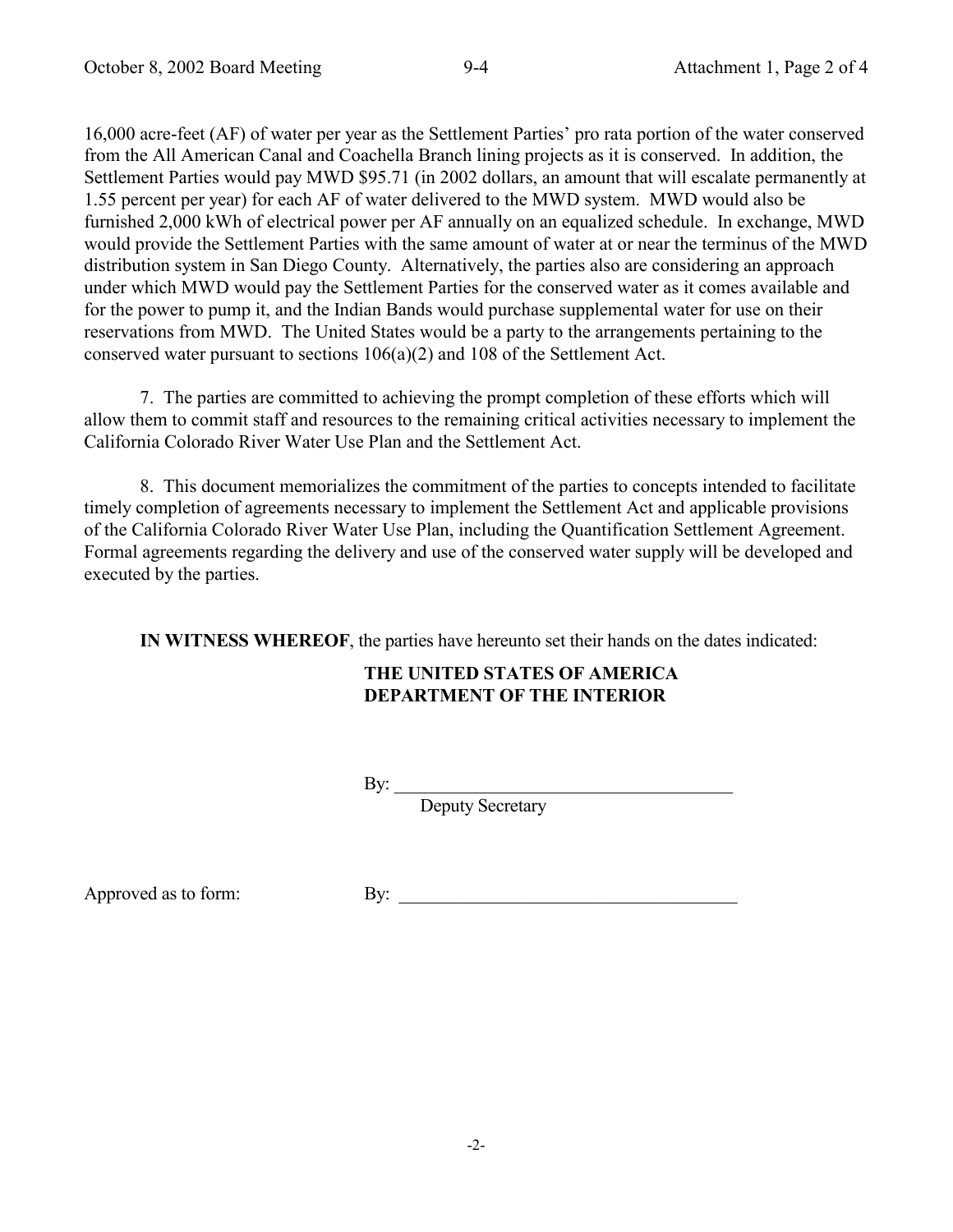# **THE METROPOLITAN WATER DISTRICT OF SOUTHERN CALIFORNIA** By: Chief Executive Officer

Approved as to form: By:

General Counsel

## **CITY OF ESCONDIDO**

 $\mathbf{By:}$ 

Mayor

Approved as to form: By: \_\_\_\_\_\_\_\_\_\_\_\_\_\_\_\_\_\_\_\_\_\_\_\_\_\_\_\_\_\_\_\_\_\_\_\_\_

## **VISTA IRRIGATION DISTRICT**

By:

Board President

Approved as to form: By: